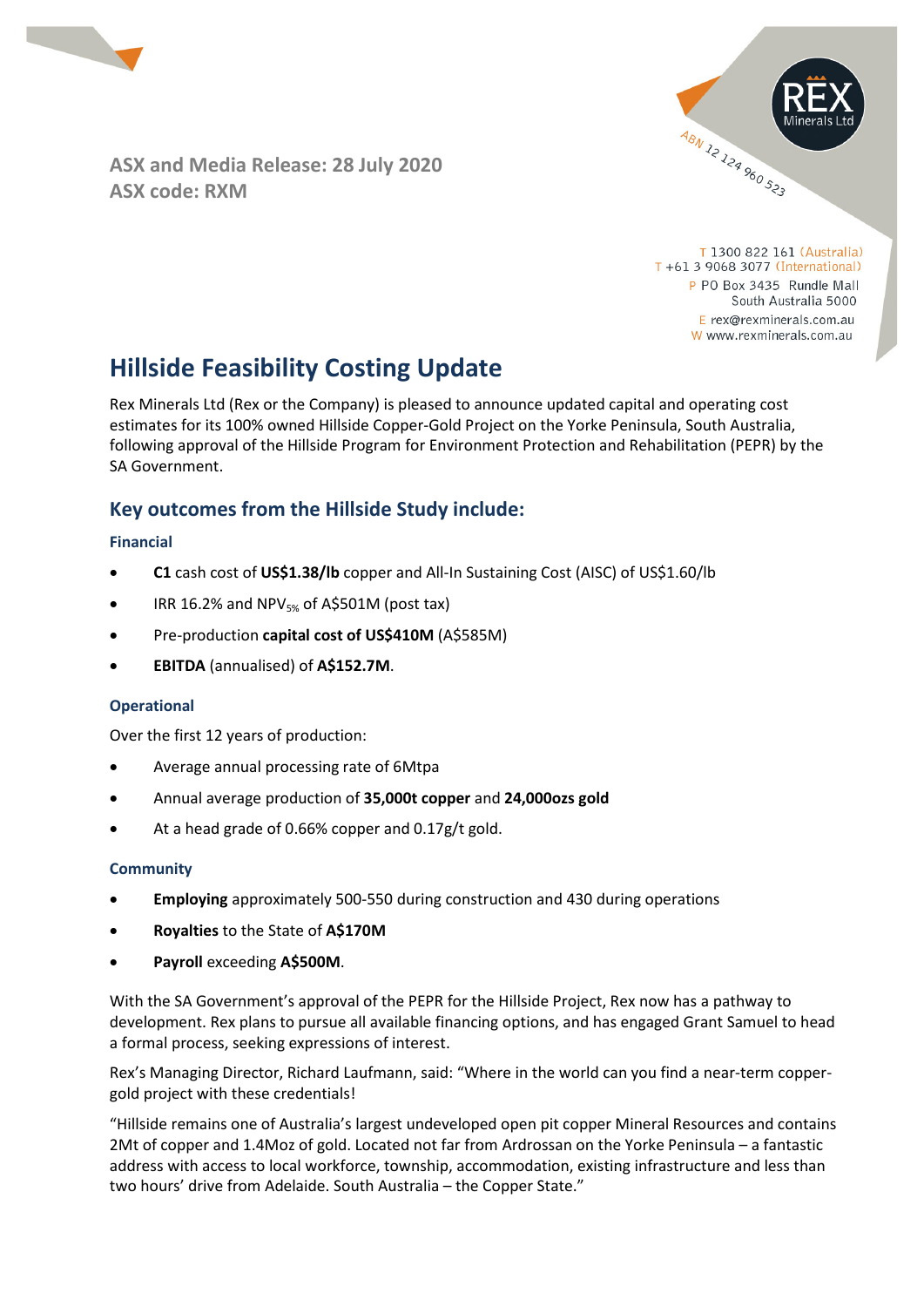

#### **Table 1: Hillside Project Sensitivity**

|                                   |         | <b>Base Case</b><br>2020 | <b>Consensus</b><br><b>Forecast</b><br><b>July 2022</b> | <b>Incentive</b><br>Case | <b>Upside</b><br>Case |
|-----------------------------------|---------|--------------------------|---------------------------------------------------------|--------------------------|-----------------------|
| <b>Copper Price</b>               | US\$/lb | 3.00                     | 2.84                                                    | 3.50                     | 4.00                  |
| Gold Price                        | US\$/oz | 1,550                    | 1,638                                                   | 1,800                    | 1,800                 |
| Exchange Rate (AUD:USD)           | \$      | 0.70                     | 0.63                                                    | 0.70                     | 0.65                  |
| Post-Tax NPV <sub>5%</sub>        | A\$M    | 501                      | 640                                                     | 869                      | 1,394                 |
| Post-Tax IRR                      | %       | 16.2                     | 19.0                                                    | 23.2                     | 32.0                  |
| C1 Cash Costs (after by-products) | US\$/lb | 1.38                     | 1.19                                                    | 1.30                     | 1.18                  |
| <b>AISC</b>                       | US\$/lb | 1.60                     | 1.40                                                    | 1.55                     | 1.44                  |

For more information about the Company and its projects, please visit our website 'www.rexminerals.com.au' or contact:

Richard Laufmann, Chief Executive Officer Media and Investor Relations: or Kay Donehue, Company Secretary Gavan Collery

- **T** 1300 822 161 or +61 3 9068 3077 **T** +61 419 372 210
- 

- 
- **E** 'rex@rexminerals.com.au' **E** 'gcollery@rexminerals.com.au'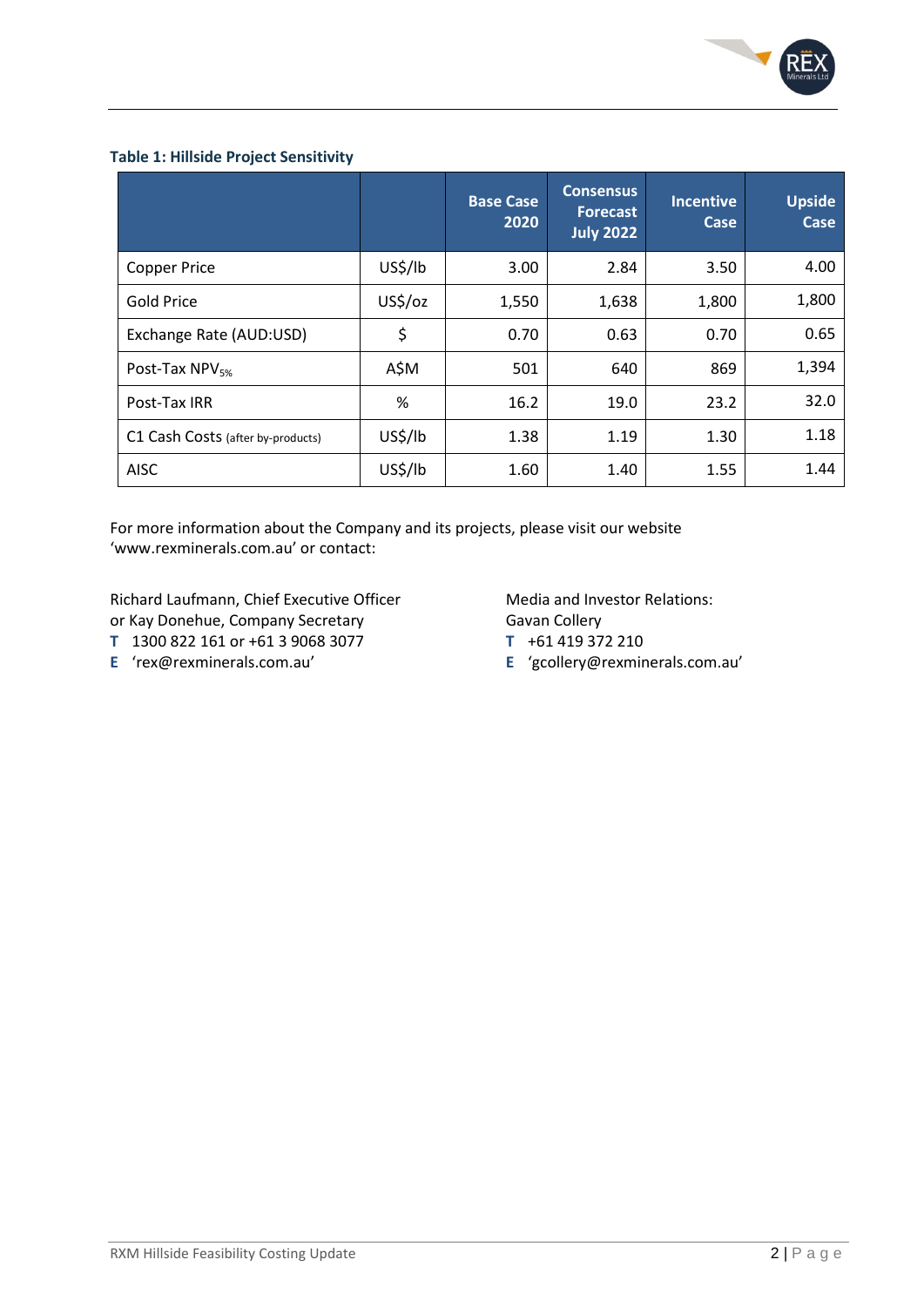

# **Appendix 1 - Study Outcomes**

The following tables summarise the key outcomes of the updated Study.

### **Table 2: Stage 1 Study Outcomes**

| Life of Mine (LOM) Key Metrics              | <b>Outcome</b>   |
|---------------------------------------------|------------------|
| <b>Project Revenue</b>                      | A\$4,524 million |
| <b>Operating Costs</b>                      | A\$2,447 million |
| Pre-tax Project Operating Cash Flows        | A\$1,447 million |
| C1 Cash Costs (includes by-product credits) | US\$1.38/lb      |
| <b>AISC</b>                                 | US\$1.60/lb      |
| Pre-tax $NPV_{5\%}$                         | A\$751 million   |
| Post-tax $NPV_{5\%}$                        | A\$501 million   |
| Post-tax Internal Rate of Return (IRR)      | 16.2%            |

## **Table 3: Pre-Production Summary**

| <b>Pre-Production Capital</b>                        |                                  |
|------------------------------------------------------|----------------------------------|
| EPCM - Processing Plant & Associated Infrastructure  | A\$198 million                   |
| <b>EPCM - Design &amp; Construction</b>              | A\$28 million                    |
| <b>Mining Fleet</b>                                  | A\$158 million                   |
| Non-EPCM Works                                       | A\$68 million                    |
| Owner's Cost (Including Land)                        | A\$22 million                    |
| Total Owner Contingency & Growth (EPCM and Non EPCM) | A\$48 million                    |
| <b>Total Pre-Production Capital</b>                  | A\$523 million                   |
| Mine Development Operating Costs (inc. pre-strip)    | A\$62 million                    |
| <b>Total Pre-Production Costs</b>                    | A\$585 million (US\$410 million) |

### **Table 4: Operating Cost Summary**

| <b>Operating Cost Summary</b>                                     |                     |
|-------------------------------------------------------------------|---------------------|
| Strip Ratio (after initial pre-strip)                             | $6.7:1$ (waste:ore) |
| Average Mining Cost per tonne (LOM)                               | A\$2.18/t           |
| Average Mining Cost per ore tonne (LOM) (after initial pre-strip) | A\$14.51/t          |
| Processing Cost per tonne                                         | A\$10.43/t          |
| Other Operating (G&A) Costs per tonne                             | A\$1.92/t           |
| Average Total Operating Costs per tonne (excl. pre-strip)         | A\$26.86/t          |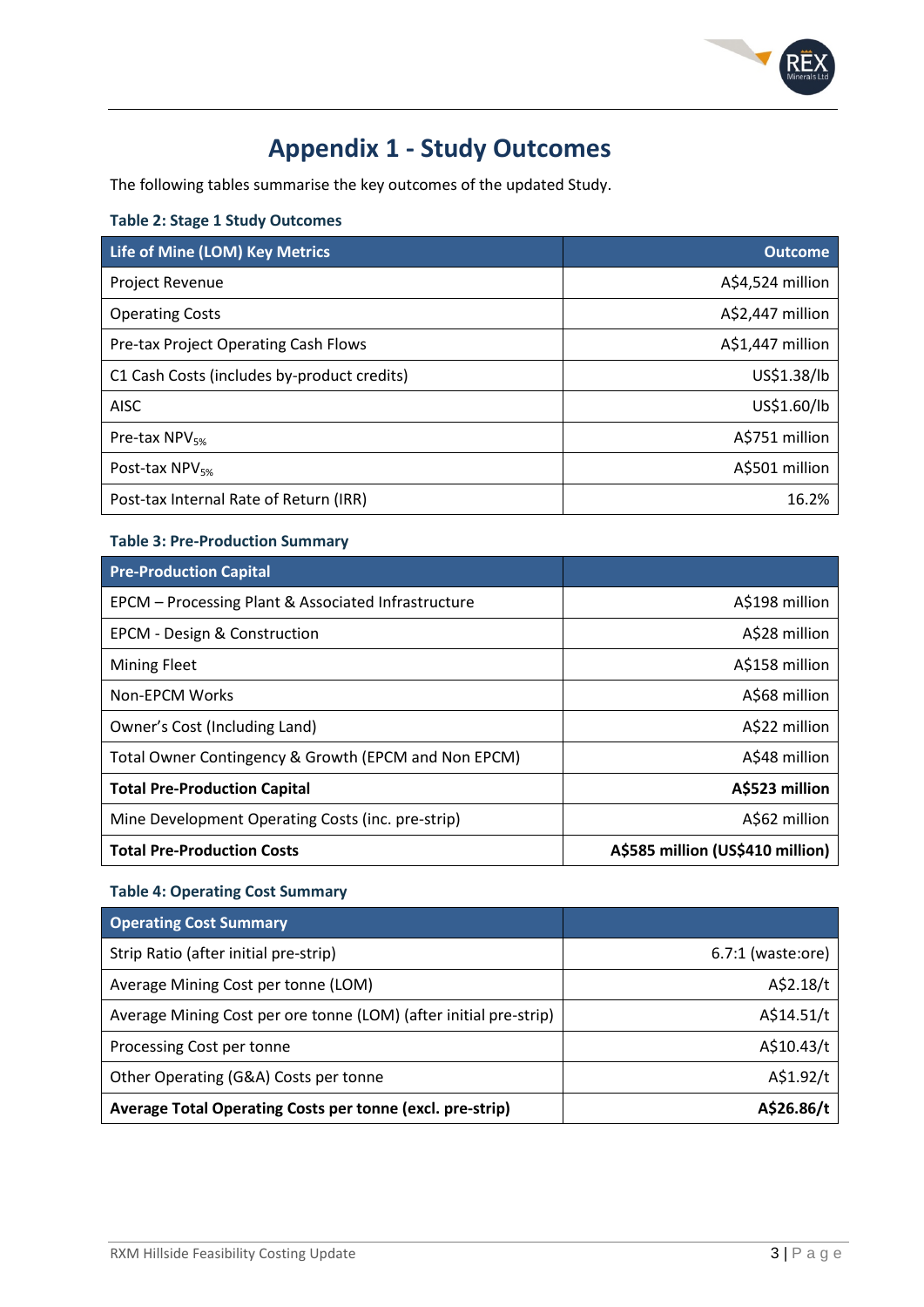

### **Table 5: Base Case Assumptions for the updated Hillside Feasibility Study**

| <b>Commodity and Exchange Rate</b> | <b>Assumptions</b> |
|------------------------------------|--------------------|
| Copper                             | US\$3.00/lb        |
| Gold                               | US\$1,550/oz       |
| Exchange Rate (AUD:USD)            | \$0.70             |

## **Study comparison 2020 versus 2015 assumptions**

- Long term gold price has increased from US\$1,250/oz to \$1,550/oz.
- Mine opex has reduced by at least A\$190M, comprising:
	- o Reduction in diesel price
	- o Reduction of diesel burn rates (haulage trucks) adjusted from 240 to 201 litres/hour
	- o Reduction of maintenance opex based on refinement of estimation and rebuild strategies.
- Plant opex has increased by A\$106M, primarily due to increased power and consumable costs.
- Pre-production capital has increased overall by A\$105M:
	- o Pre-production capex exchange rate reduced from \$0.75 to \$0.70 (AUD:USD)
	- o All mining fleet capex is purchased upfront, previously 50% was lease financed
	- o Processing plant capex increased by A\$20M including EPCM of A\$2.4M (cost and exchange rate escalation)
	- o This is offset by a reduction in excavator size from 800t to 550t class (truck numbers and sizes remain the same).
- TC/RC market rate assumptions decreased from US\$93 to US\$60 per dry tonne of concentrate.

## **Construction Period and Workforce**

The development allows for a 20-month construction period, including a 12-month pre-strip. During construction, a workforce of approximately 500-550 will be required. This will reduce to approximately 430 during the operational phase.

# **Life of Mine (LOM) – Stage 1**

An initial life of 13+ years, based on the production of a copper-gold concentrate and processing ore at a rate of 6Mtpa.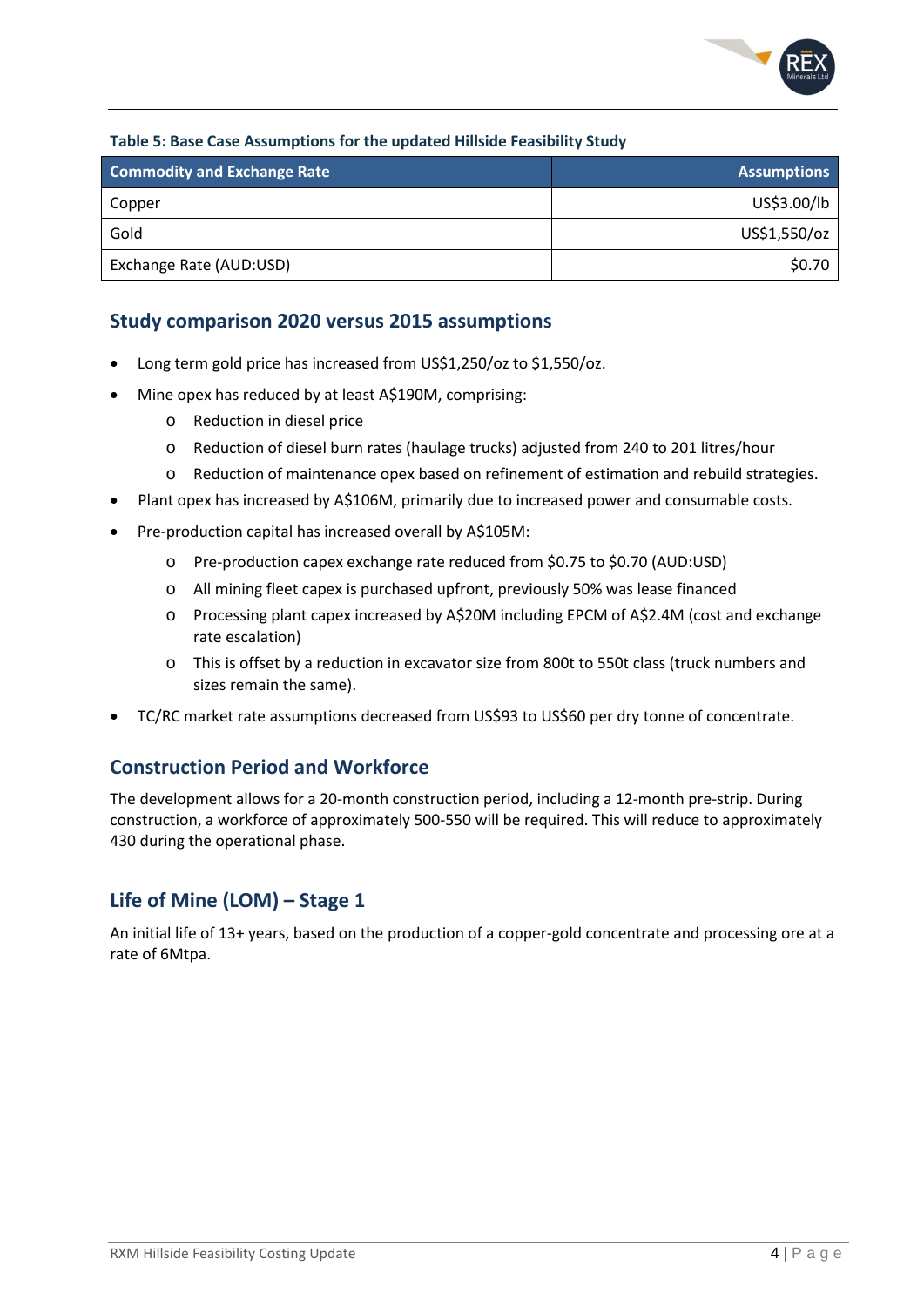

# **Mining**

The open pit is value optimised and is designed in five phases. Rock movement is scheduled to ensure adequate operating area and access to ore. The phase summary footprint is displayed in **Figure 1**.

After an initial pre-strip of 54Mt, the strip ratio for the operating life is 6.7:1 (waste:ore).

Peak total rock haulage is 60Mtpa. Almost 90% of all material (ore and waste) will be mined with 550t hydraulic backhoe excavators, coupled with a fleet of ultra-class (296t) trucks, using the doublebenching method. Narrower ore zones will be mined with 250t backhoe excavators to minimise dilution and improve ore recovery. Peak material movement is achieved with a manageable maximum of 16 trucks.

The Project has a typical support fleet which includes drills, mid-sized graders, tracked and wheel dozers, front-end loaders and water and service trucks.



**Figure 1: Hillside Feasibility Study – Open Pit Phases**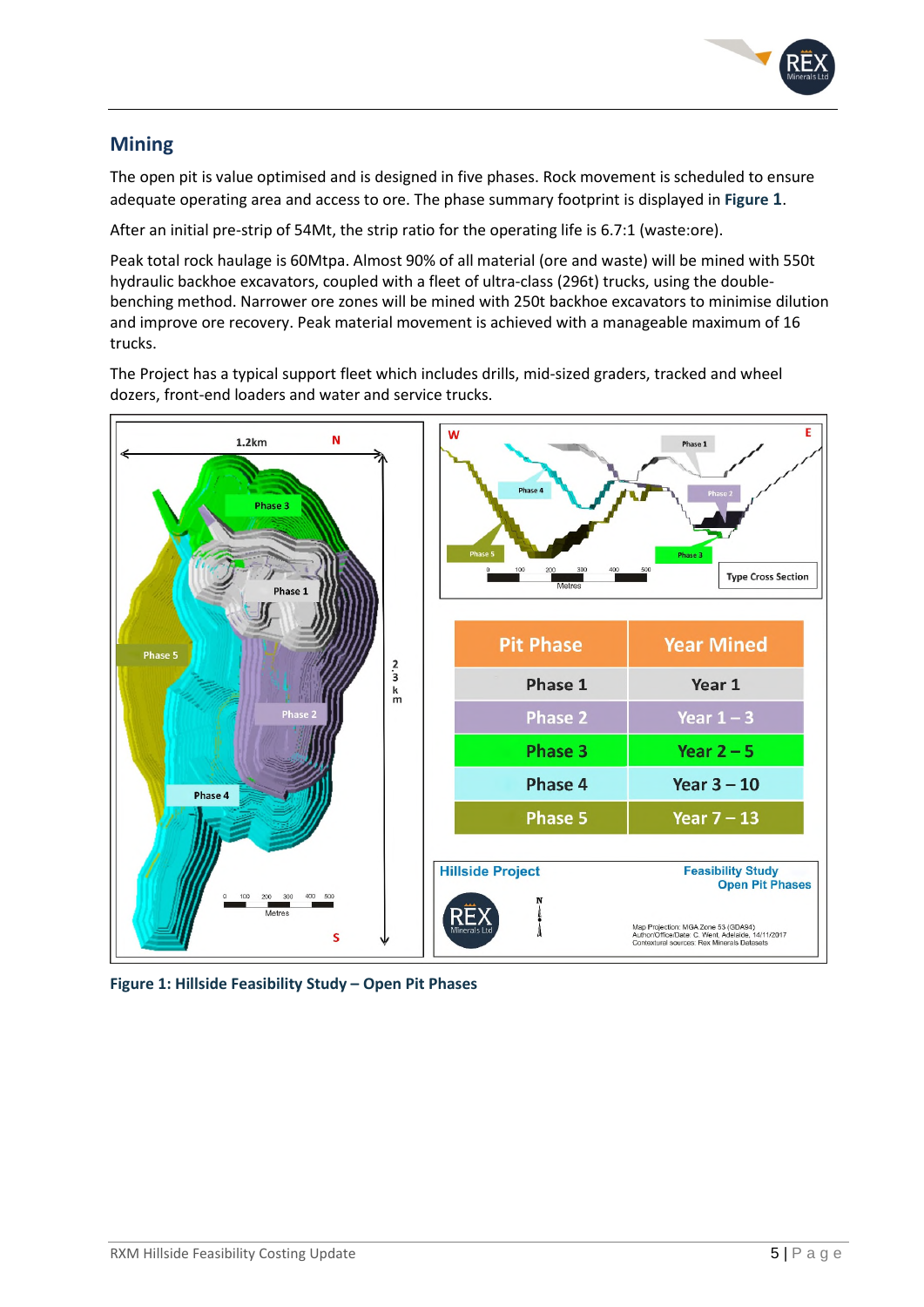

# **Processing**

The processing plant has a designed throughput capacity of 6Mpta per the design flowsheet in **Figure 2** below.

It includes initial crushing and grinding before a first stage (rougher) flotation. This is followed by a fine grind and second stage (cleaner) flotation, before preparation for transport as a copper-gold concentrate.

The average copper grade of the copper concentrate is over 27% and the average annual copper concentrate produced over the first 12 years of operations is approximately 129,000t.

The layout for the processing plant allows for natural expansion capacity to a nominal 12Mtpa and the inclusion of an iron ore recovery circuit (if warranted), as per the conditions of the Mineral Lease.



**Figure 2**: **Schematic diagram of the proposed process plant flowsheet**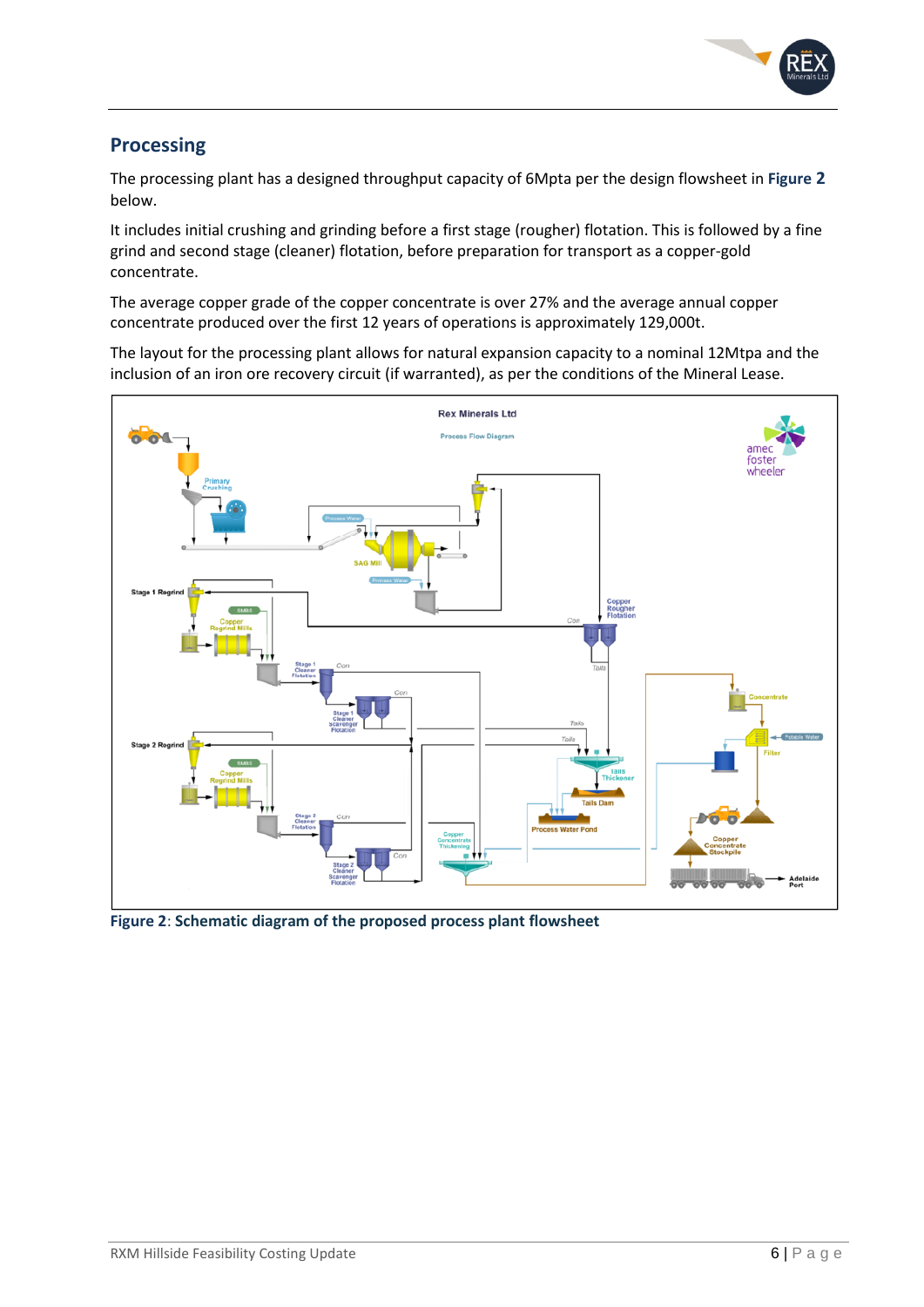

# **Appendix 2 - Background Information**

# **Project History**

In 2007, Rex acquired its large package of exploration licences on the Yorke Peninsula, South Australia. Following a drill campaign in 2008, numerous large-scale copper-gold intersections were identified at Hillside, leading to its discovery and recognition as an Iron-Oxide-Copper-Gold (IOCG) style deposit, of the same generation as the giant Olympic Dam polymetallic deposit and Prominent Hill copper-gold deposit. The Hillside discovery not only highlighted the potential of the Hillside deposit, but also the prospectivity of the larger exploration licences held by Rex on the Yorke Peninsula.



#### **Figure 3**: **Location diagram of the Hillside Project, Yorke Peninsula, South Australia**

In 2011, after extensive drill definition work, Rex completed a conceptual study which identified the potential for a 7.5Mt operation increasing up to 15Mt which could produce both a copper-gold and iron ore concentrate. The Hillside Project was advanced further into a Pre-Feasibility Study, which was announced by Rex in late 2012, focusing on the larger scale 15Mt operation producing both a coppergold and iron ore concentrate.

The Hillside Mineral Lease (ML6438), Miscellaneous Purposes Licence (MPL146) and Extractive Minerals Lease (EML6439) were granted on 16 September 2014 following the submission of a Mining Lease Proposal (MLP) document in 2013.

The MLP covered a larger project (equivalent of Stage 1 and 2) with a larger disturbance footprint, a longer mine life and inclusive of iron ore production.

The subsequent work around the larger Project continued until August 2014, when there was a dramatic drop in commodity prices, particularly for iron ore. This prompted the Company to change its focus towards an initial copper-gold only project with lower capital investment and higher copper head grades. This work resulted in the Extended Feasibility Study (EFS), and in May 2015, Rex announced a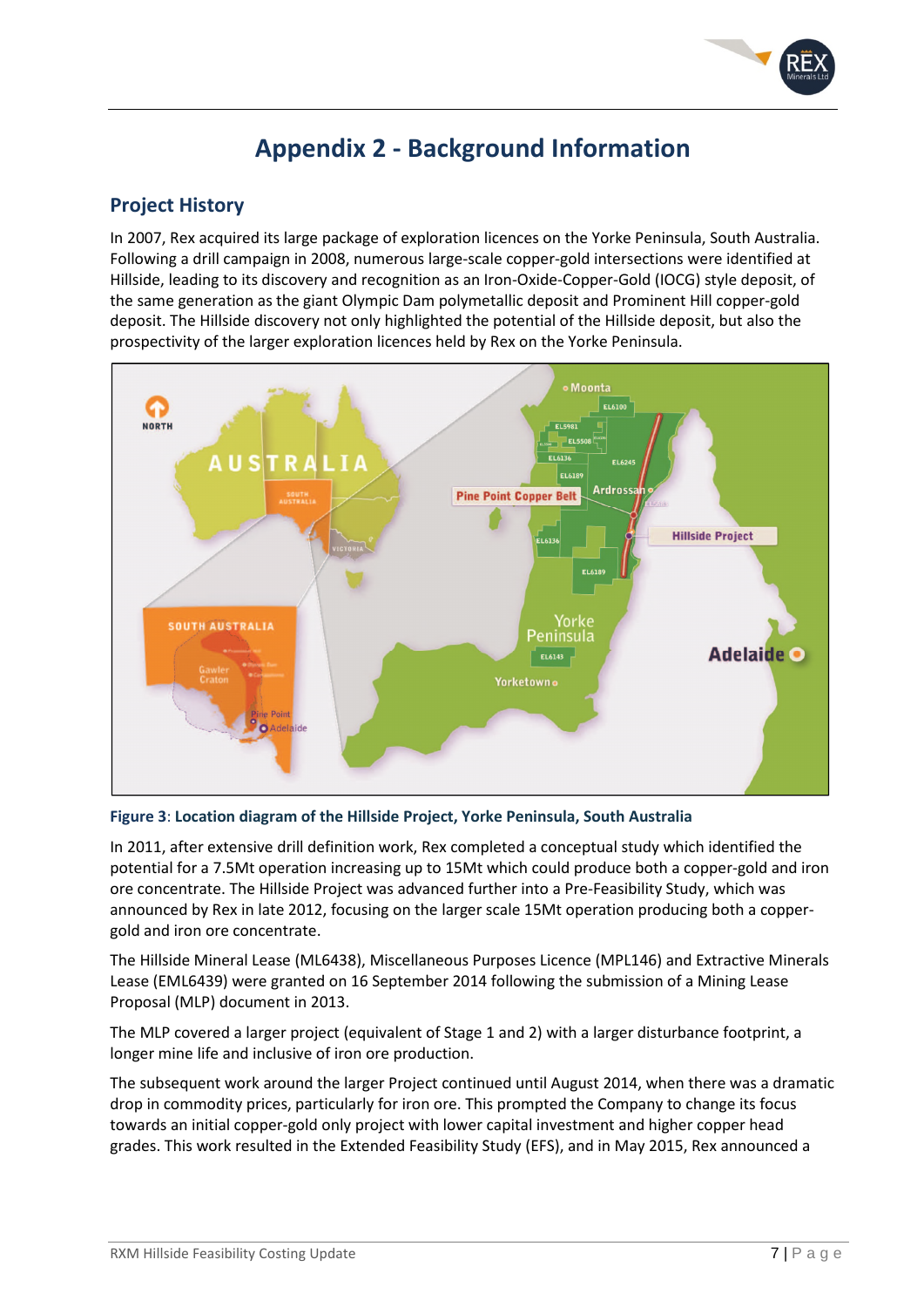

scaled approach to implementation of the Project, with the smaller Stage 1 (EFS) project being the project presented in the PEPR.

Additional approvals would be required for Stage 2 and the Company would develop and submit an amendment PEPR.

# **Mineral Resource**

The Mineral Resource estimate at Hillside, announced on 25 May 2015, remains one of Australia's largest open pit copper Mineral Resources. The Mineral Resource, noted in **Table 6,** includes information from 608 diamond holes and 245 reverse circulation (RC) holes for a total of 239,000m.

| Zone                  | <b>Resource</b><br><b>Category</b> | <b>Tonnes</b><br>(Mt) | <b>Copper</b><br>(%) | Gold<br>(g/t) | <b>Contained</b><br>Copper (t) | <b>Contained</b><br>Gold (oz) |
|-----------------------|------------------------------------|-----------------------|----------------------|---------------|--------------------------------|-------------------------------|
| Oxide Copper          | Measured                           | 16                    | 0.54                 | 0.23          | 86,400                         | 118,315                       |
|                       | Indicated                          | 4                     | 0.51                 | 0.13          | 20,400                         | 16,718                        |
|                       | Inferred                           | 0.2                   | 0.7                  | 0.2           | 1,400                          | 1,286                         |
| Secondary<br>Sulphide | Measured                           | 9                     | 0.61                 | 0.20          | 54,900                         | 57,871                        |
|                       | Indicated                          | 3                     | 0.55                 | 0.12          | 16,500                         | 11,574                        |
|                       | Inferred                           | 0.1                   | 0.6                  | 0.1           | 600                            | 322                           |
| Primary<br>Sulphide   | Measured                           | 47                    | 0.54                 | 0.16          | 253,800                        | 241,774                       |
|                       | Indicated                          | 144                   | 0.59                 | 0.13          | 849,600                        | 601,862                       |
|                       | Inferred                           | 114                   | 0.6                  | 0.1           | 684,000                        | 366,519                       |
| <b>Total</b>          |                                    | 337                   | 0.6                  | 0.14          | 1,967,600                      | 1,416,240                     |

**Table 6: Hillside Measured, Indicated and Inferred Mineral Resource Summary Table – May 2015** 

*Copper Mineral Resources reported above 0.2% cut-off grade.* 

*Measured and Indicated Mineral Resources are rounded to two significant figures and Inferred Mineral Resources are rounded to one significant figure.* 

## **Ore Reserve**

The Ore Reserve estimate at Hillside, announced on 25 May 2015, was based on the mine design completed during the EFS. The Ore Reserve, noted in **Table 7,** stands at 82Mt @ 0.62% copper and 0.16g/t gold, equating to approximately 0.51Mt (1.12 billion pounds) of copper and 0.43Moz of gold.

#### **Table 7: Hillside Ore Reserve – May 2015**

| <b>Category</b> | <b>Tonnes</b> | <b>Copper</b> | Gold  | <b>Contained</b> | <b>Contained</b> |
|-----------------|---------------|---------------|-------|------------------|------------------|
|                 | (Mt)          | $(\%)$        | (g/t) | Copper (t)       | Gold (oz)        |
| Proved          | 42            | 0.55          | 0.19  | 228,049          | 250,454          |
| Probable        | 40            | 0.70          | 0.14  | 281,213          | 181,051          |
| <b>Total</b>    | 82            | 0.62          | 0.16  | 509,262          | 431,504          |